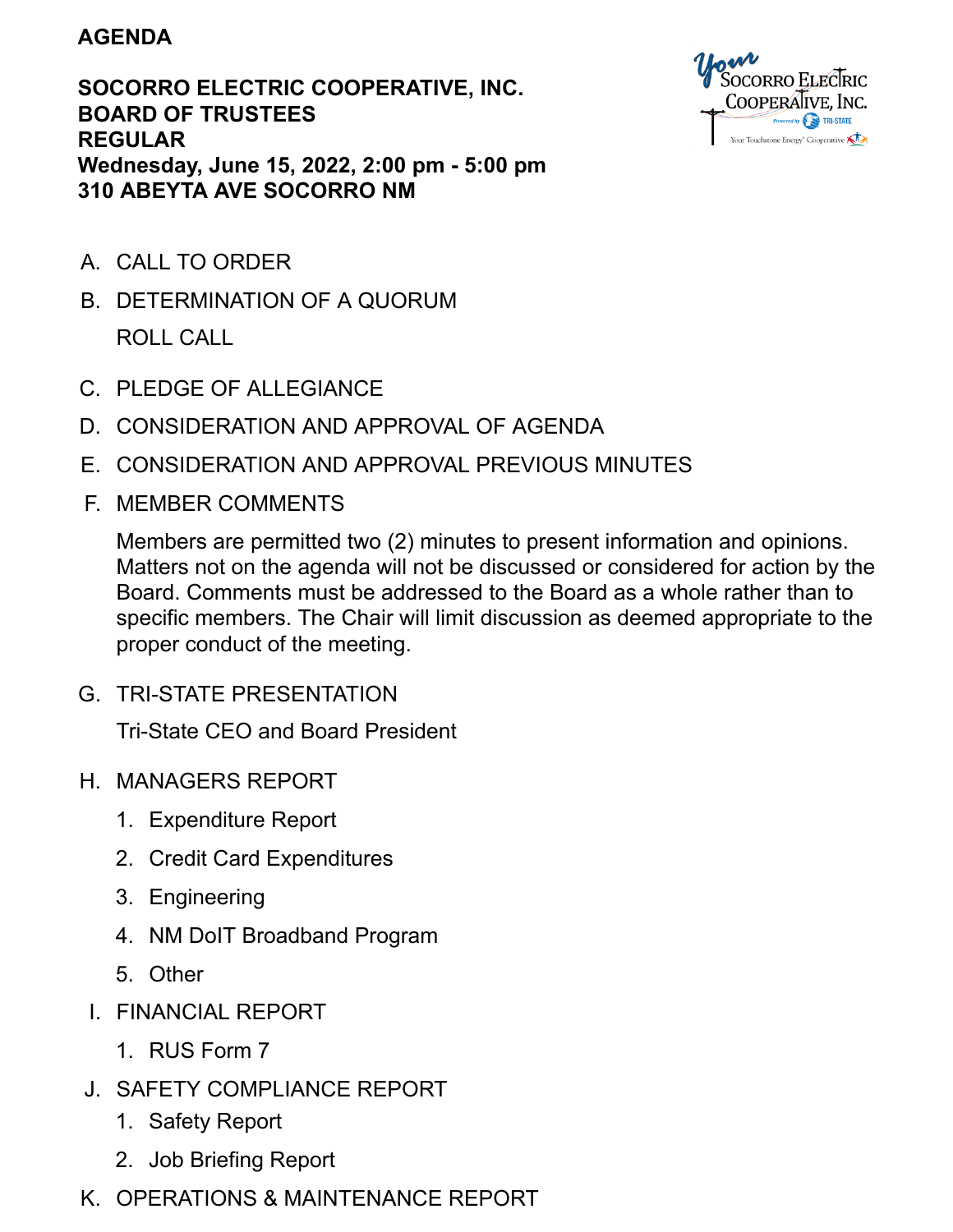- 1. Construction/Maintenance Report
- 2. Outage Report
- L. MEMBER SERVICES REPORTS
	- 1. Delinquent Report Energy
	- 2. NM PRC Member Concerns
- M. Communications Report
	- 1. Member Engagement
- N. TRI-STATE REPORT
	- 1. Rate Design Committee Update
- O. NMRECA REPORT
- P. MRGEDA REPORT
- Q. PRESIDENT'S REPORT
- R. FINANCE COMMITTEE REPORT
- S. STANDING COMMITTEE REPORT
- T. NEW BUSINESS
	- 1. Board Policy 112 Trustee Authority
	- 2. Board Policy 113 Delegation of Authority from the Board of Trustees to the General Manager
	- 3. Board Policy 114 Board of Trustees-General Manager Interrelationships
	- 4. Setting of the 2023 Member's Annual Meeting
	- 5. Consideration of Capital Credit Estate Retirements
	- 6. Consideration of Line Extension Contract(s)
	- 7. Consideration of Trustee Travel
- U. EXECUTIVE SESSION

Pursuant to Bylaw Sec. 6.08 Close Meeting the Board of Trustees may resolve into Executive Session, which will not be open to the Membership, for the purpose of discussion to obtain legal advice from attorneys and to discuss its position and instruct its representatives regarding confidential information. No action will be taken in Executive Session regarding the following items:

- 1. Individual Employment Matters
- 2. Potential Litigation
- 3. Strategic and Long-Range Business Plans